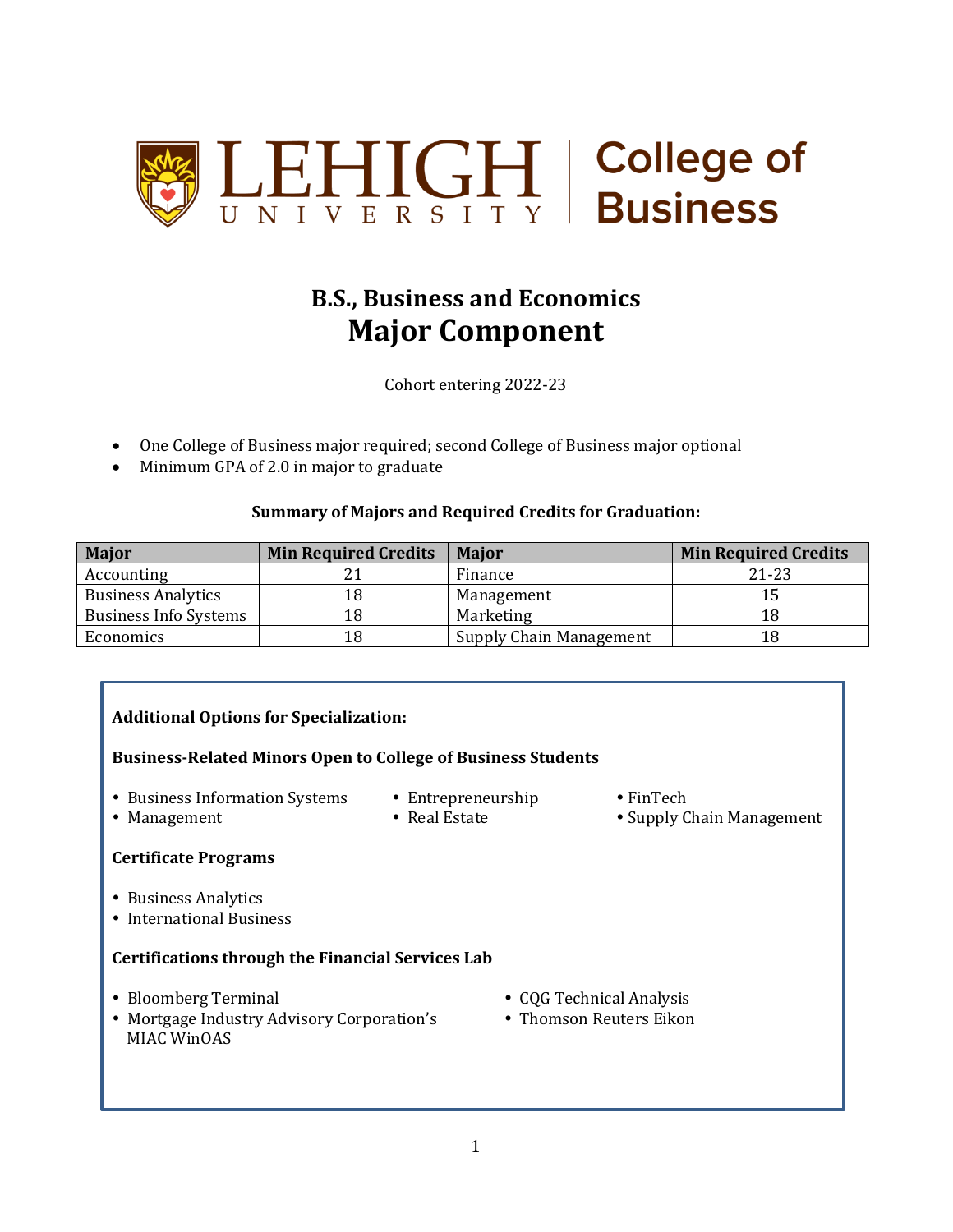# **Accounting Major**

|                          | Required: 4 courses (12 credits) - typically taken junior year                                                                       |                                                                                             |
|--------------------------|--------------------------------------------------------------------------------------------------------------------------------------|---------------------------------------------------------------------------------------------|
| <b>ACCT 315</b>          | <b>Intermediate Accounting I</b>                                                                                                     | Prerequisite: ACCT 152                                                                      |
| <b>ACCT 316</b>          | <b>Intermediate Accounting II</b>                                                                                                    | Prerequisite: ACCT 315                                                                      |
| <b>ACCT 311</b>          | <b>Accounting Information Systems</b>                                                                                                | Prerequisite: ACCT 152 & BIS 111                                                            |
| <b>ACCT 324</b>          | <b>Cost Accounting</b>                                                                                                               | Prerequisite: ACCT 152                                                                      |
|                          | Major Track Courses: 3 courses (9 credit hours) - typically taken senior year<br>Choose 1 track and take all 3 courses in that track |                                                                                             |
|                          | <b>Track 1: Public Accounting Assurance and Tax Services</b>                                                                         |                                                                                             |
| <b>ACCT 307</b>          | <b>Fundamentals of Federal Income Taxation</b>                                                                                       | Prerequisite: ACCT 151 & senior<br>standing                                                 |
| <b>ACCT 320</b>          | <b>Fundamentals of Auditing</b>                                                                                                      | Prerequisite: ACCT 311 & 315                                                                |
| <b>ACCT 317</b>          | <b>Advanced Financial Accounting</b>                                                                                                 | Prerequisite: ACCT 316                                                                      |
|                          | <b>Track 2: Financial Services and Corporate Accounting</b>                                                                          |                                                                                             |
| <b>FIN 323</b>           | Investments                                                                                                                          | Prerequisite: FIN 125                                                                       |
| <b>FIN 328</b>           | <b>Corporate Financial Policy</b>                                                                                                    | Prerequisite: FIN 125                                                                       |
| ACCT 318                 | Analysis of Financial Statements                                                                                                     | Prerequisite: ACCT 316; can be taken<br>concurrently and open only to<br>graduating seniors |
|                          | <b>Track 3: Information Technology</b>                                                                                               |                                                                                             |
| <b>ACCT 320</b>          | <b>Fundamentals of Auditing</b>                                                                                                      | Prerequisite: ACCT 311 & 315                                                                |
| ACCT 330                 | <b>Accounting Data and Analysis</b>                                                                                                  | Prerequisite: ECO 045 or equivalent                                                         |
| One 300-level BIS course |                                                                                                                                      |                                                                                             |
|                          |                                                                                                                                      | <b>Total Credits Required: 21</b>                                                           |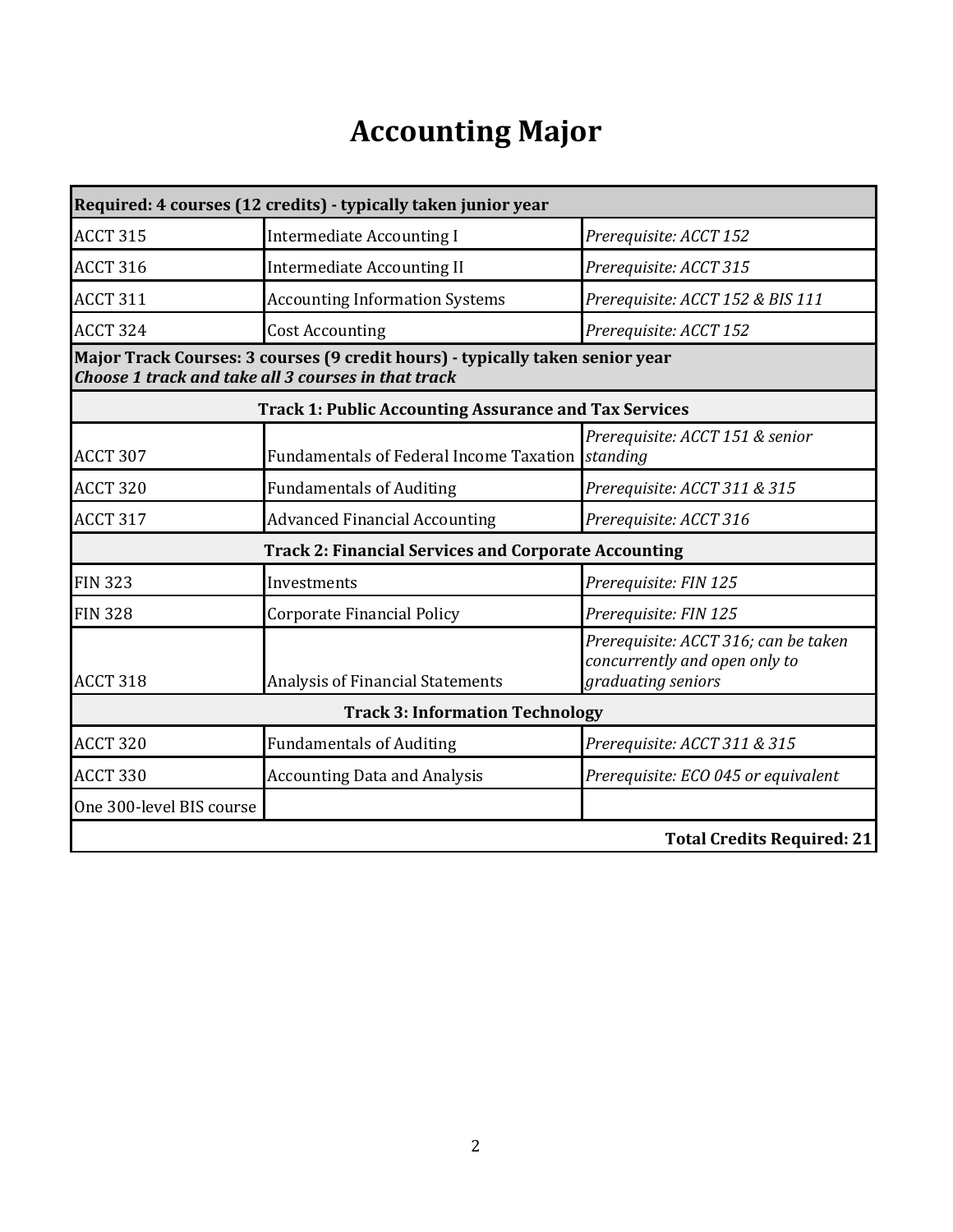# **Business Analytics (BUAN) Major**

| Required: 4 courses (12 credits) |                                                                         |                                                                                                                                       |
|----------------------------------|-------------------------------------------------------------------------|---------------------------------------------------------------------------------------------------------------------------------------|
| <b>BIS 324</b>                   | <b>Business Data Management</b>                                         | Prerequisite: BIS 111                                                                                                                 |
| <b>BUAN 348</b>                  | <b>Predictive Analytics in Business</b>                                 | Prerequisites: BIS 111 & ECO 045 (or<br>MATH 012 or MATH 231)                                                                         |
| <b>BUAN 352</b>                  | <b>Business Analytics and Modelling</b>                                 | Prerequisites: BIS 111 & ECO 045 (or<br>MATH 012 or MATH 231)                                                                         |
| <b>BUAN 357</b>                  | Artificial Intelligence for Business                                    | Prerequisites: BIS 111 & ECO 045 (or<br>MATH 012 or MATH 231) & BIS 044<br>(or BIS 335 or CSE 002 or CSE 012 or<br>CSE 007or CSE 003) |
|                                  | Elective courses (6 credit hours) from the following:                   |                                                                                                                                       |
| <b>BIS 335</b>                   | <b>Application Development for Business</b>                             | Prerequisite: BIS 111                                                                                                                 |
| <b>BUAN 346</b>                  | <b>Python Applications for Business</b>                                 | Prerequisite: BIS 111                                                                                                                 |
| <b>SCM 345</b>                   | Analytical Approaches to Supply Chain Management <i>junior standing</i> | Prerequisites: SCM 186, BIS 111, and                                                                                                  |
| ACCT 330                         | <b>Accounting Data and Analysis</b>                                     | Prerequisite: ECO 045 or equivalent                                                                                                   |
| <b>ECO 301</b>                   | <b>Econometric Software</b>                                             |                                                                                                                                       |
| <b>ECO 357</b>                   | Econometrics                                                            | Prerequisites: ECO 119 or ECO 146<br>and ECO 157                                                                                      |
| ECO 367                          | <b>Applied Microeconometrics</b>                                        | Prerequisite: ECO 357 or ECO 157                                                                                                      |
| MKT/ECO 325                      | <b>Consumer Insights through Data Analysis</b>                          | Prerequisite: MKT 111 & ECO 146                                                                                                       |
| <b>MKT 326</b>                   | Marketing Analytics in a Digital Space                                  | Prerequisite: MKT 111                                                                                                                 |
| <b>FIN 377</b>                   | Advanced Topics-Investments (Data Science for<br>Finance)               | Prerequisites: FIN 323 & FIN 328                                                                                                      |
|                                  |                                                                         | <b>Total Credits Required: 18</b>                                                                                                     |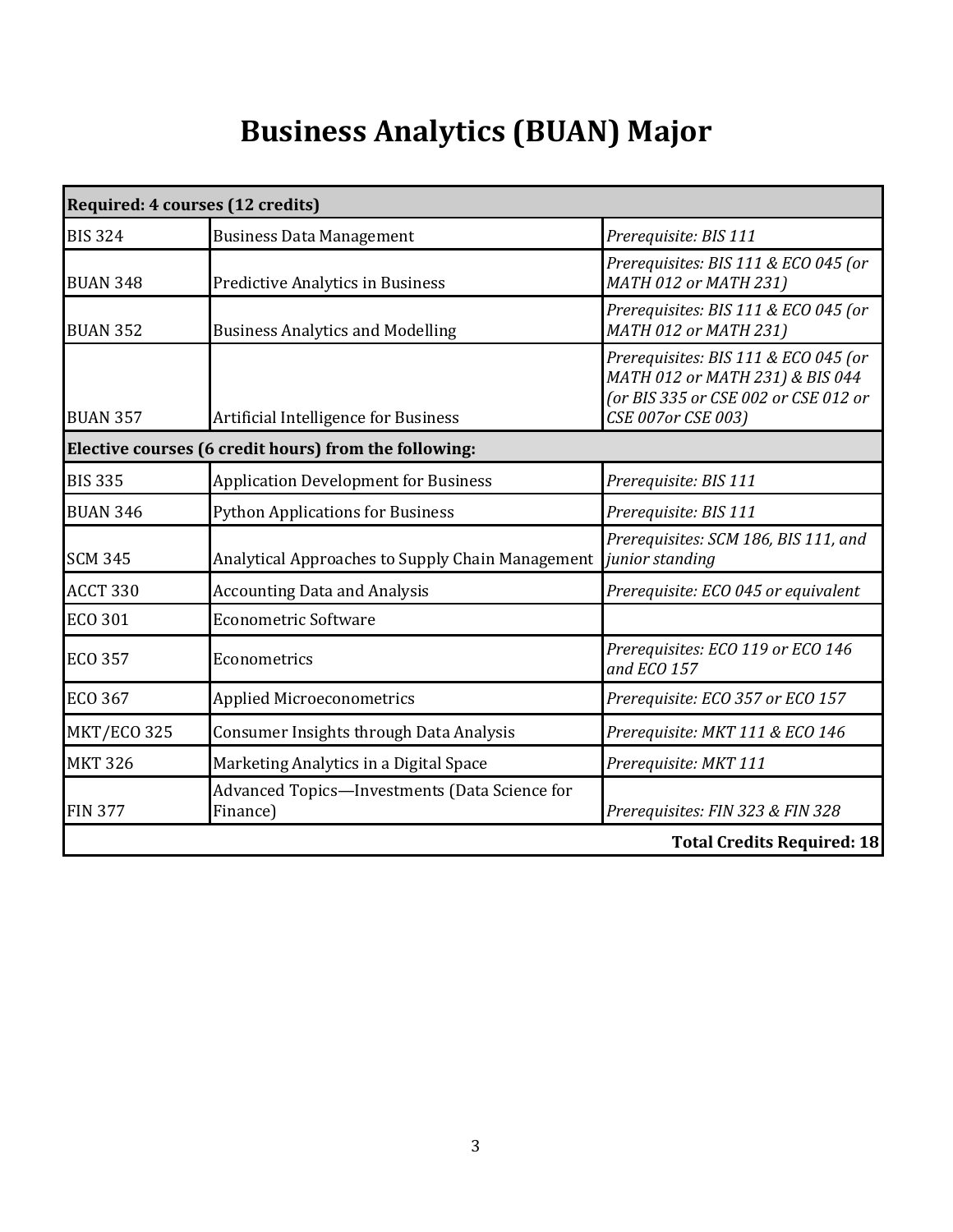# **Business Information Systems (BIS) Major**

| Required: 3 courses (9 credits) |                                                       |                                   |
|---------------------------------|-------------------------------------------------------|-----------------------------------|
| <b>BIS 311</b>                  | Managing Information Systems Analysis and Design      | Prerequisite: BIS 111             |
| <b>BIS 324</b>                  | <b>Business Data Management</b>                       | Prerequisite: BIS 111             |
| <b>BIS 335</b>                  | <b>Application Development for Business</b>           | Prerequisite: BIS 111             |
|                                 | Elective courses (9 credit hours) from the following: |                                   |
| <b>ACCT 311</b>                 | <b>Accounting Information Systems</b>                 | Prerequisite: ACCT 152 & BIS 111  |
| <b>BIS 333</b>                  | <b>Enterprise Security and Risk Management</b>        | Prerequisite: BIS 111             |
| <b>BIS/SCM 342</b>              | e-Business Enterprise Applications                    | Prerequisite: BIS 111             |
| <b>BIS 344</b>                  | <b>Cloud Computing for Business</b>                   | Prerequisite: BIS 111             |
| <b>BIS 372</b>                  | Special Topics in Information Systems                 |                                   |
| <b>ENTP 304</b>                 | <b>Technology and Software Ventures</b>               | Prerequisite: ENTP 101 or BIS 111 |
|                                 |                                                       | <b>Total Credits Required: 18</b> |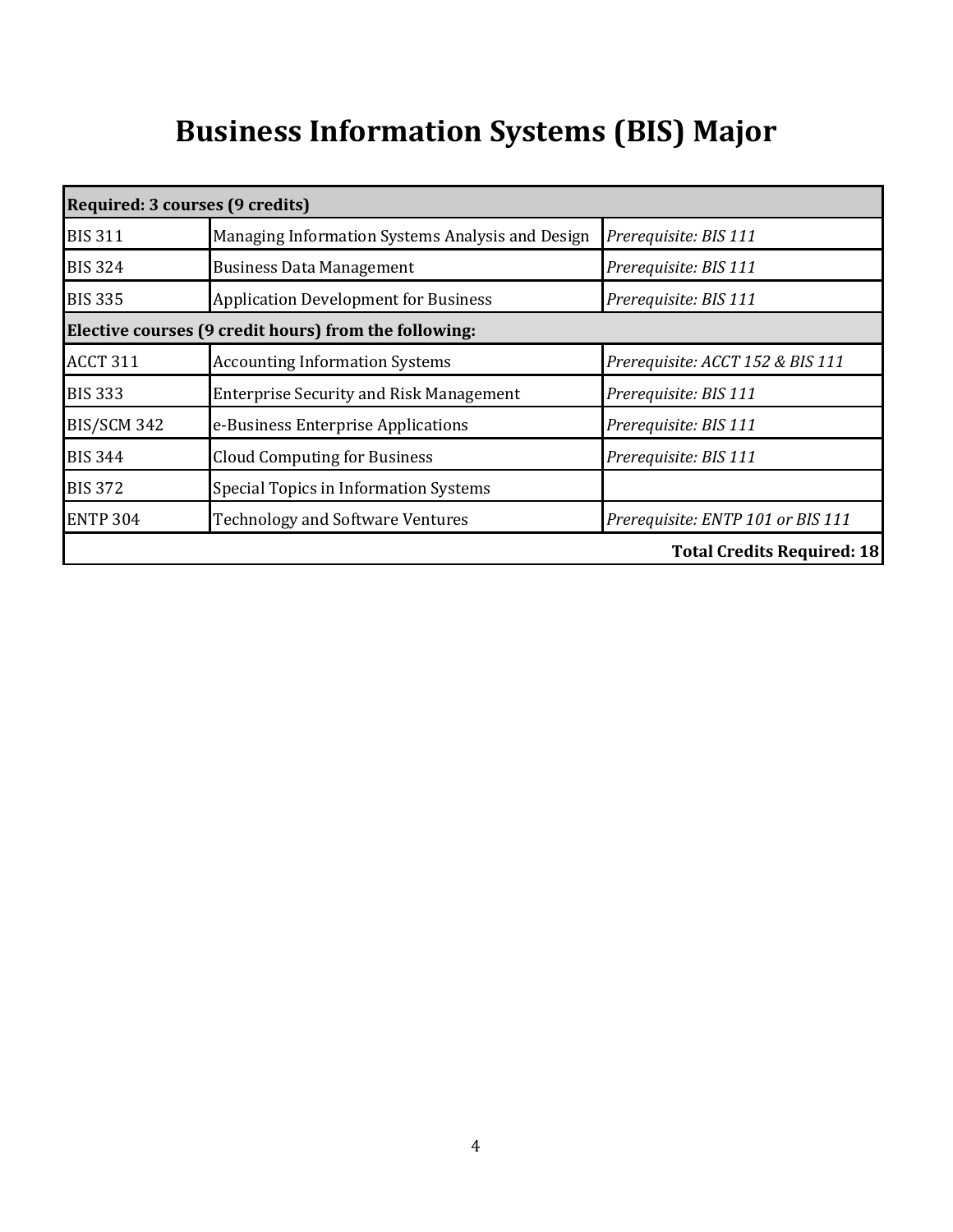## **Economics Major**

| Required: Common Economics Core (2 courses, 6 credits)                                                                                                                |                                                             |                                                                                                          |  |  |
|-----------------------------------------------------------------------------------------------------------------------------------------------------------------------|-------------------------------------------------------------|----------------------------------------------------------------------------------------------------------|--|--|
| <b>ECO 119</b>                                                                                                                                                        | Intermediate Macroeconomic Analysis                         | Prerequisites: ECO 001 and MATH 081                                                                      |  |  |
| <b>AND</b><br><b>ECO 146</b>                                                                                                                                          | <b>AND</b><br>Intermediate Microeconomic Analysis           | or 021 or 076                                                                                            |  |  |
|                                                                                                                                                                       | Required: Quantitative Economics Core (1 course, 3 credits) |                                                                                                          |  |  |
| <b>ECO 157</b>                                                                                                                                                        | <b>Statistical Methods II</b>                               | Prerequisites: ECO 045 or MATH 012 or<br><b>MATH 231</b>                                                 |  |  |
| <b>Elective courses:</b><br>-12 credits from the following lists<br>-At least one course from each list<br>-At least two of the four courses must be at the 300 level |                                                             |                                                                                                          |  |  |
|                                                                                                                                                                       | <b>Field Courses</b>                                        |                                                                                                          |  |  |
| <b>ECO 209</b>                                                                                                                                                        | <b>Comparative Economic Systems</b>                         | Prerequisite: ECO 001                                                                                    |  |  |
| <b>ECO 229</b>                                                                                                                                                        | <b>Economics of Money and Banking</b>                       | Prerequisites: ECO 001 and ECO 119;<br>ECO 119 can be taken concurrently                                 |  |  |
| <b>ECO 235</b>                                                                                                                                                        | Labor Economics                                             | Prerequisite: ECO 001                                                                                    |  |  |
| <b>ECO 303</b>                                                                                                                                                        | <b>Economic Development</b>                                 | Prerequisite: ECO 146                                                                                    |  |  |
| <b>ECO 304</b>                                                                                                                                                        | <b>Economic Growth</b>                                      | Prerequisite: ECO 119                                                                                    |  |  |
| <b>ECO 311</b>                                                                                                                                                        | <b>Environmental Economics</b>                              | Prerequisite: ECO 146                                                                                    |  |  |
| <b>ECO 312</b>                                                                                                                                                        | <b>Mathematical Economics</b>                               | Prerequisites: ECO 146, MATH 022, &<br><b>MATH 231</b>                                                   |  |  |
| <b>ECO 322</b>                                                                                                                                                        | <b>Competitor and Market Analysis</b>                       | Prerequisites: ECO 146, ECO 045 (or<br>MATH 012 or MATH 231 or ISE 111),<br>and MATH 081 (or 021 or 076) |  |  |
| <b>ECO 338</b>                                                                                                                                                        | <b>International Economics</b>                              | Prerequisites: ECO 029 (or ECO 119 or<br>ECO 229) and ECO 146                                            |  |  |
| <b>ECO 352</b>                                                                                                                                                        | <b>Behavioral Economics</b>                                 | Prerequisites: ECO 146 and ECO 157 or<br>ECO 357                                                         |  |  |
| <b>ECO 353</b>                                                                                                                                                        | <b>Public Economics</b>                                     | Prerequisite: ECO 146                                                                                    |  |  |
| <b>ECO 358</b>                                                                                                                                                        | <b>Game Theory</b>                                          | Prerequisites: ECO 146 and MATH 081<br>or MATH 021                                                       |  |  |
| <b>ECO 365</b>                                                                                                                                                        | Business, Government, and Macroeconomic Policy              | Prerequisites: ECO 029 or ECO 119                                                                        |  |  |
| <b>ECO 368</b>                                                                                                                                                        | <b>Health Economics</b>                                     | Prerequisites: ECO 045 or MATH 012 or<br>MATH 231 and ECO 146                                            |  |  |

*(Continued on next page)*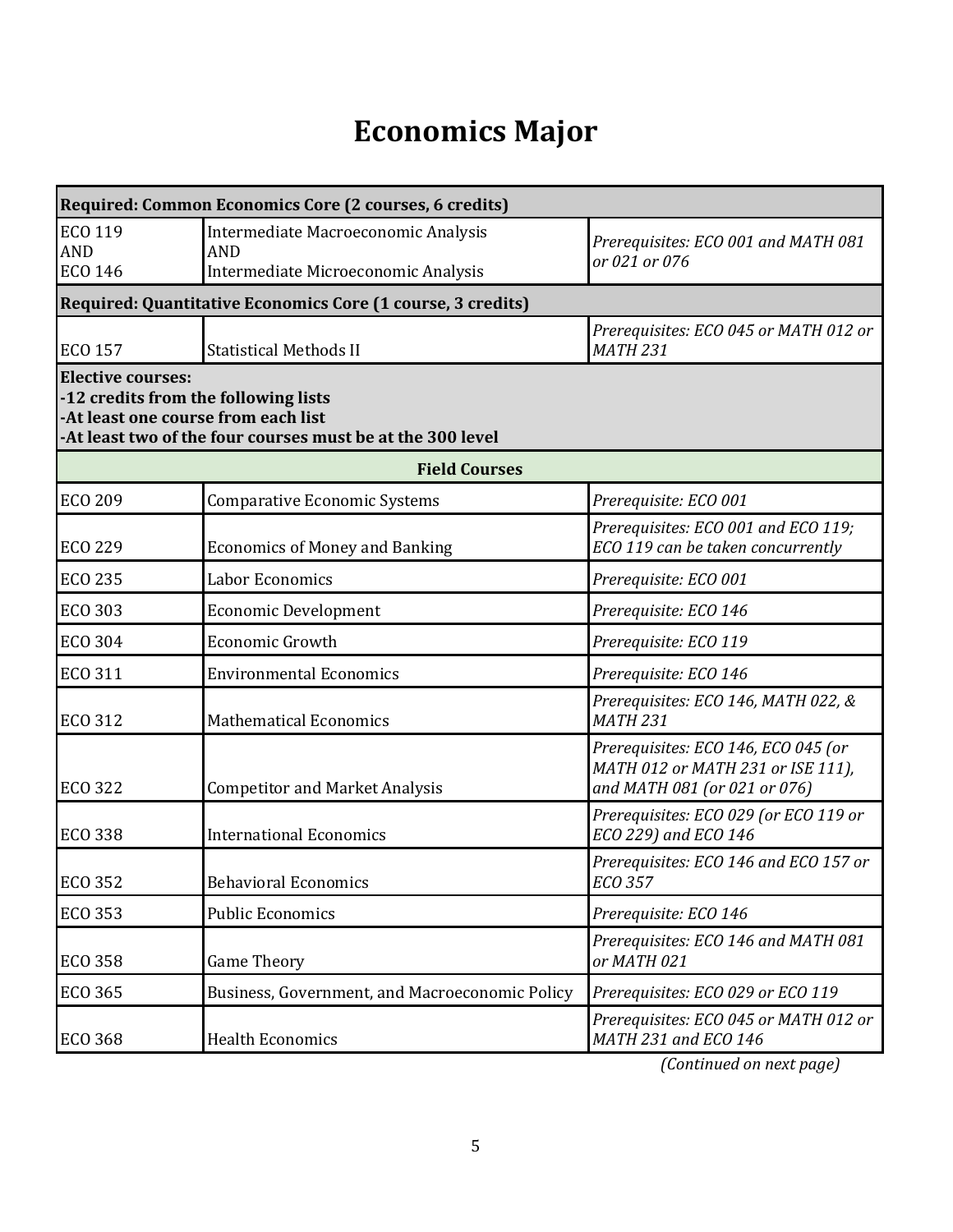|                | <b>Applying Economics</b>                                                                                                                                                                                                                            |                                                                                                          |
|----------------|------------------------------------------------------------------------------------------------------------------------------------------------------------------------------------------------------------------------------------------------------|----------------------------------------------------------------------------------------------------------|
| <b>ECO 201</b> | Federal Reserve Challenge Competition (students can<br>apply, at most, 3 credits earned in this course toward the<br>elective requirement)                                                                                                           | Prerequisite (that may be taken<br>concurrently): ECO 119                                                |
| <b>ECO 203</b> | Microfinance: Financial Inclusion for the Poor                                                                                                                                                                                                       | Prerequisite: ECO 001                                                                                    |
| <b>ECO 247</b> | Sabermetrics                                                                                                                                                                                                                                         | Prerequisites: ECO 001 and ECO 045 or<br>PSYC 110 or ISE 111 or CEE 012 or<br>MATH 231 or MATH 012       |
| <b>ECO 259</b> | Athletic Complex Design (only one of the following<br>courses may be used to satisfy the elective requirement:<br>ECO 259, ECO 273, and ECO 274)                                                                                                     | Prerequisite: ECO 146                                                                                    |
| <b>ECO 273</b> | Community Consulting Practicum (only one of the<br>following courses may be used to satisfy the elective<br>requirement: ECO 259, ECO 273, and ECO 274)                                                                                              | Prerequisite: ECO 001                                                                                    |
| <b>ECO 274</b> | Supervised Research (only one of the following<br>courses may be used to satisfy the elective<br>requirement: ECO 259, ECO 273, and ECO 274, and<br>students can apply, at most, 3 credits earned in this<br>course toward the elective requirement) | Prerequisite: ECO 119 or ECO 146 or<br>ECO 157                                                           |
| <b>ECO 301</b> | <b>Econometric Software</b>                                                                                                                                                                                                                          |                                                                                                          |
| <b>ECO 314</b> | <b>Energy Economics</b>                                                                                                                                                                                                                              | Prerequisite: ECO 146                                                                                    |
| ECO 324        | The Economics of the Sports Industry                                                                                                                                                                                                                 | Prerequisites: ECO 146 and ECO 045 or<br>MATH 012 or MATH 231 or ISE 111                                 |
| <b>ECO 325</b> | <b>Consumer Insights through Data Analysis</b>                                                                                                                                                                                                       | Prerequisites: MKT 111 and ECO 146                                                                       |
| <b>ECO 328</b> | <b>Electricity Economics</b>                                                                                                                                                                                                                         | Prerequisites: ECO 001 and MATH 023<br>or ECO 146                                                        |
| ECO 333        | The Economics of Business Decisions                                                                                                                                                                                                                  | Prerequisites: ECO 146, ECO 045 (or<br>MATH 012 or MATH 231 or ISE 111),<br>and MATH 081 (or 021 or 076) |
| ECO 335        | Cost-Benefit Analysis                                                                                                                                                                                                                                | Prerequisite: ECO 146                                                                                    |
| ECO 336        | Antitrust, Regulation, and the New Economy                                                                                                                                                                                                           | Prerequisite: ECO 146                                                                                    |
| <b>ECO 342</b> | Economic Development in China                                                                                                                                                                                                                        | Prerequisite: ECO 303 or ECO 304                                                                         |
| <b>ECO 345</b> | Political-Economy of Iraq                                                                                                                                                                                                                            | Prerequisite: ECO 303 or ECO 304 or IR<br>225                                                            |
| <b>ECO 357</b> | Econometrics                                                                                                                                                                                                                                         | Prerequisites: ECO 119 or ECO 146 and<br>ECO 157                                                         |
| <b>ECO 360</b> | Time Series Analysis                                                                                                                                                                                                                                 | Prerequisites: ECO 157                                                                                   |
| ECO 362        | Martindale Research Seminar (students can apply, at<br>most, 3 credits earned in this course toward the elective<br>requirement)                                                                                                                     |                                                                                                          |

*(Continued on next page)*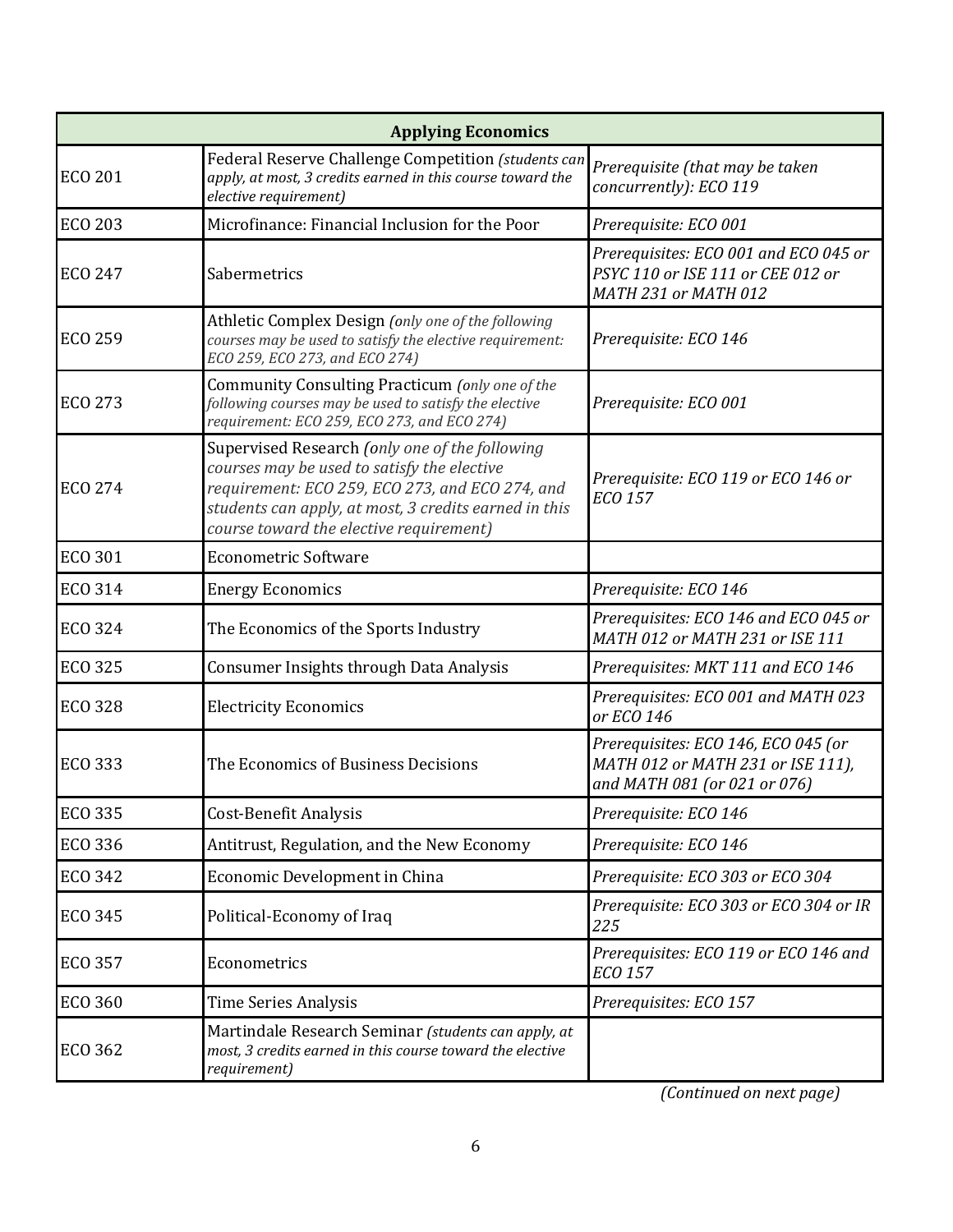| ECO 366        | Quantitative Market Analysis (students can apply, at<br>most, 3 credits earned in this course toward the elective<br>requirement) | Prerequisites: ECO 146 and ECO 357 or<br><b>ECO 157</b> |
|----------------|-----------------------------------------------------------------------------------------------------------------------------------|---------------------------------------------------------|
| <b>ECO 367</b> | <b>Applied Microeconometrics</b>                                                                                                  | Prerequisite: ECO 357 or ECO 157                        |
| ECO 371        | Special Topics in Economics                                                                                                       | Prerequisite: ECO 146 or ECO 119                        |
| ECO 389        | Honors Project (students can apply, at most, 3 credits<br>earned in this course toward the elective requirement)                  |                                                         |
|                |                                                                                                                                   | <b>Total Credits Required: 18</b>                       |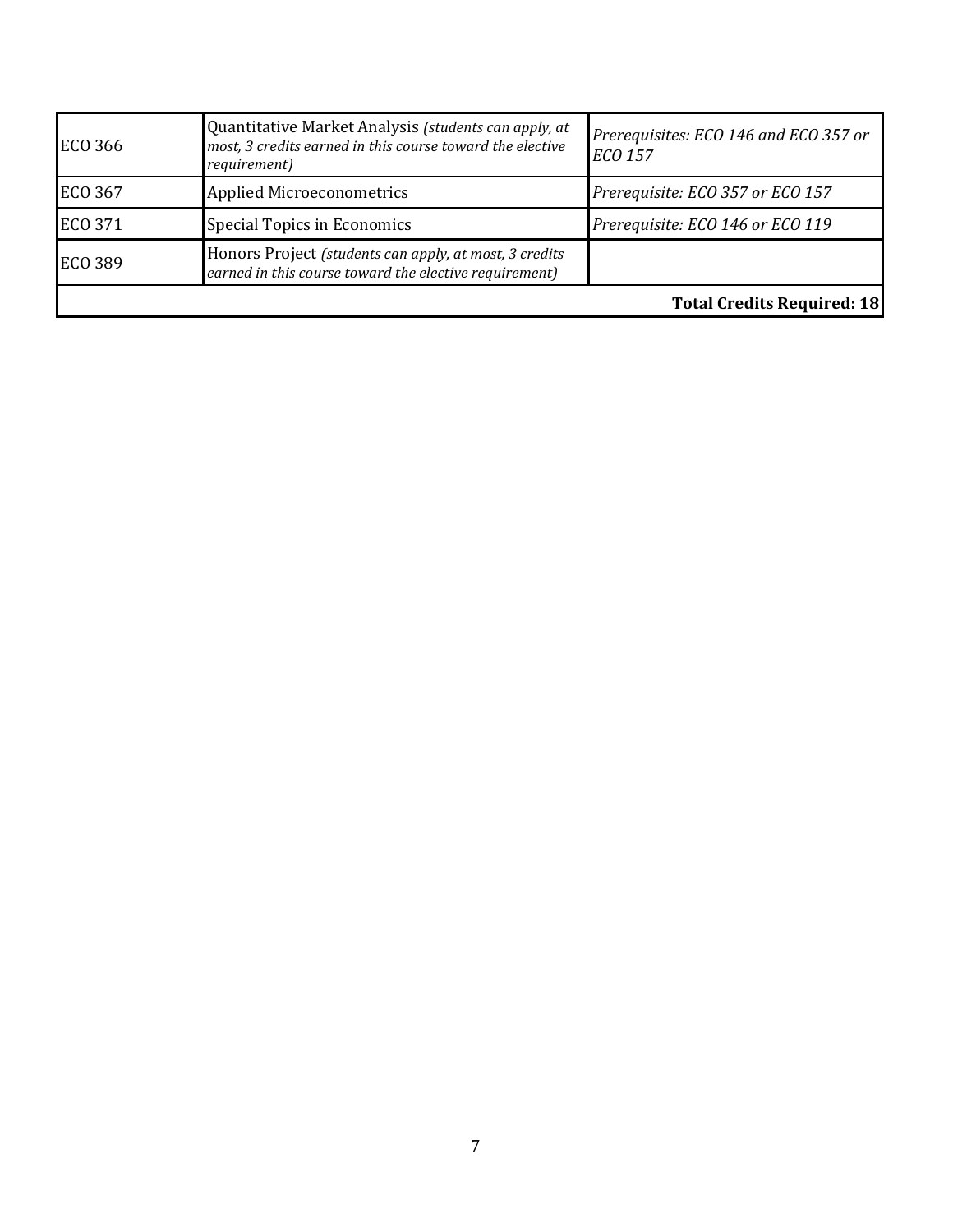## **Finance Major**

| <b>Required: 2-Course Foundation Requirement (6 credits)</b> |                                                                                                                                                                   |                                                                                      |
|--------------------------------------------------------------|-------------------------------------------------------------------------------------------------------------------------------------------------------------------|--------------------------------------------------------------------------------------|
| <b>FIN 323</b>                                               | Investments                                                                                                                                                       | Prerequisite: FIN 125                                                                |
| <b>FIN 328</b>                                               | <b>Corporate Financial Policy</b>                                                                                                                                 | Prerequisite: FIN 125                                                                |
| $(15-17 \text{ credits})$ :                                  | 5-Course Elective Requirement: Choose 5 courses from the following, at least 3 of which must have a FIN prefix                                                    |                                                                                      |
| <b>FIN 324</b>                                               | Security Analysis and Portfolio Management                                                                                                                        | Prerequisites: FIN 323 & 328                                                         |
| <b>FIN 330</b>                                               | <b>Financial Markets and Institutions</b>                                                                                                                         | Prerequisites: FIN 323 & 328                                                         |
| <b>FIN 333</b>                                               | <b>Global Finance</b>                                                                                                                                             | Prerequisites: FIN 323 & 328                                                         |
| <b>FIN 334</b>                                               | Derivatives and Management of Risk                                                                                                                                | Prerequisites: FIN 323 & 328                                                         |
| <b>FIN 335</b>                                               | Advanced Topics - Financial Management (may be taken<br>more than once if different topics are selected)                                                          | Prerequisites: FIN 323 & 328                                                         |
| <b>FIN 336</b>                                               | <b>Real Estate Finance</b>                                                                                                                                        | Prerequisites: FIN 323 & 328                                                         |
| <b>FIN 337</b>                                               | Financial Market Regulation and Innovation                                                                                                                        | Prerequisites: FIN 323 & 328                                                         |
| <b>FIN 377</b>                                               | Advanced Topics - Investments (may be taken more than<br>once if different topics are selected)                                                                   | Prerequisites: FIN 323 & 328                                                         |
| <b>ACCT XXX</b>                                              | Any 300-level Accounting course of at least 3 credits, except<br>ACCT 371 and ACCT 372)                                                                           |                                                                                      |
| <b>ECO XXX</b>                                               | Any 200-level or higher Economics course of at least 3<br>credits, except ECO 201, ECO 259, ECO 273, ECO 274, ECO<br>300, ECO 301, ECO 362, ECO 371, and ECO 389) |                                                                                      |
| <b>REAL XXX</b>                                              | Any 300-level Real Estate course of at least 3 credits (can<br>only count 1 REAL course if also taking FIN 336)                                                   |                                                                                      |
| <b>ISE 121</b>                                               | <b>Applied Engineering Statistics</b>                                                                                                                             | Prerequisite: ISE 111 or MATH 231                                                    |
| <b>ISE 316</b>                                               | <b>Optimization Models and Applications</b>                                                                                                                       | Prerequisite: ISE 240                                                                |
| <b>ISE 339</b>                                               | <b>Stochastic Models and Applications</b>                                                                                                                         | Prerequisite: ISE 230                                                                |
| <b>MATH 205</b>                                              | Linear Models                                                                                                                                                     | Prerequisite: MATH 022                                                               |
| <b>MATH 231</b>                                              | Probability and Statistics                                                                                                                                        | Prerequisite: MATH 022 or MATH<br>082                                                |
| <b>MATH 241</b><br>$(3-4 \text{ credits})$                   | Applied Linear Algebra                                                                                                                                            | Prerequisite: MATH 022 or MATH<br>082                                                |
| <b>MATH 263</b>                                              | Introduction to the Theory of Probability                                                                                                                         | Prerequisite: MATH 023 (can be<br>taken concurrently) or MATH 082                    |
| <b>MATH 310</b><br>$(3-4 \text{ credits})$                   | Random Processes and Applications                                                                                                                                 | Prerequisite: MATH 263 or MATH<br>309 or (MATH 231 & MATH 205 or<br><b>MATH 241)</b> |
|                                                              |                                                                                                                                                                   | <b>Total Credits Required: 21-23</b>                                                 |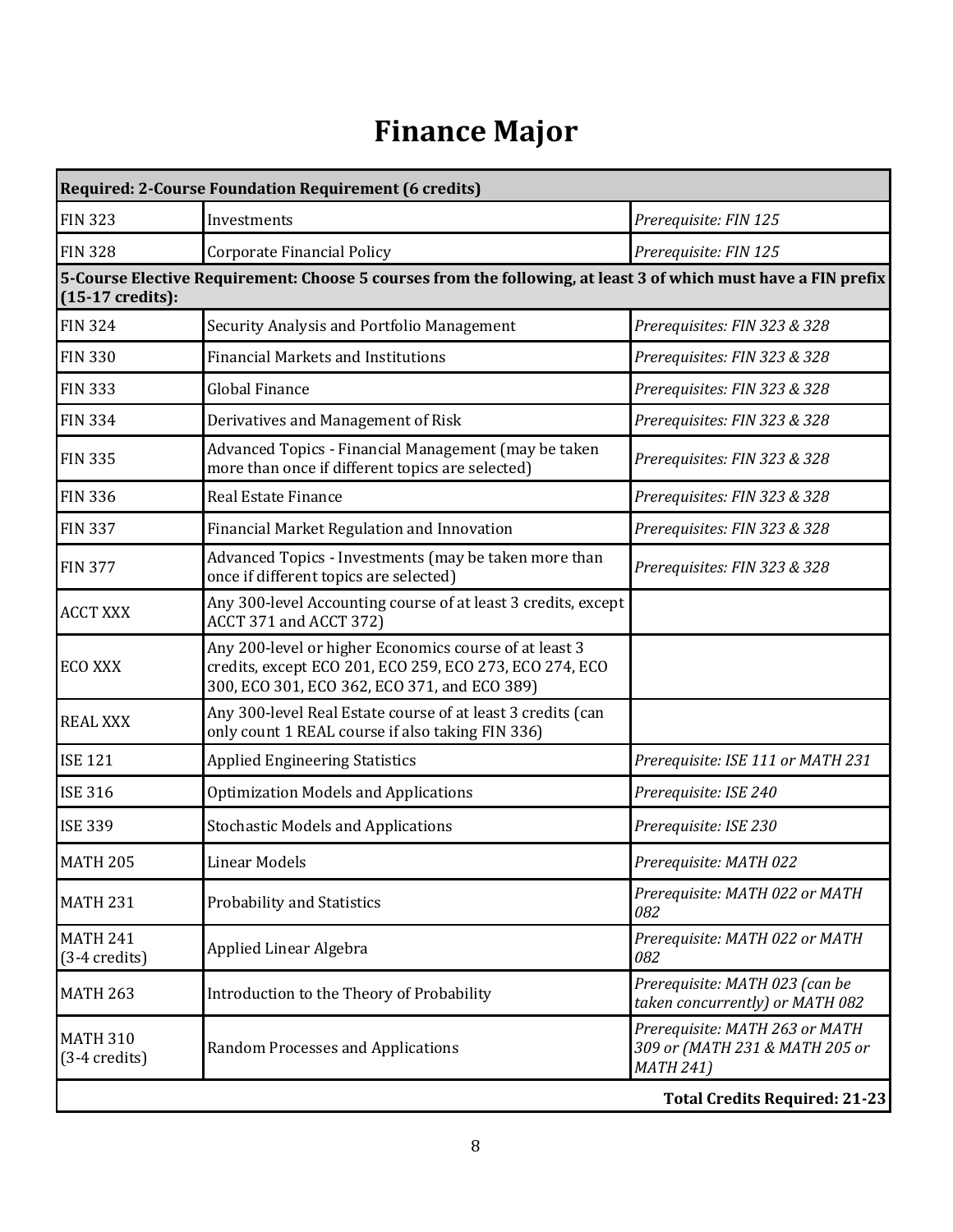## **Management Major**

| Major Track Courses: 5 courses (15 credit hours) - Choose 1 track |                                                   |                                                             |  |  |  |
|-------------------------------------------------------------------|---------------------------------------------------|-------------------------------------------------------------|--|--|--|
|                                                                   | <b>Track 1: Managing Human Resources</b>          |                                                             |  |  |  |
| <b>MGT 333</b>                                                    | Human Resource Management                         | Prerequisite: MGT 043 or MGT 143                            |  |  |  |
| MGT/SCM 328                                                       | <b>Negotiations and Conflict Management</b>       | Prerequisite: junior standing                               |  |  |  |
| MGT 342*                                                          | Managing in the International Organization        | Prerequisite: junior standing                               |  |  |  |
| MGT 363**                                                         | Managing Diversity and Inclusion in the Workplace | Prerequisite: junior standing                               |  |  |  |
|                                                                   | Plus 1 course from the following:                 |                                                             |  |  |  |
| <b>ECO 235</b>                                                    | Labor Economics                                   | Prerequisite: ECO 001                                       |  |  |  |
| MGT/ENTP 302                                                      | Corporate Entrepreneurship and Innovation         | Prerequisite: ENTP 101 or MGT<br>043 or MGT 143             |  |  |  |
| MGT/ENTP 306                                                      | Decision Making and Problem Solving in Business   | Prerequisite: junior standing                               |  |  |  |
| MGT/GS 346*                                                       | <b>International Business</b>                     | Prerequisite: junior standing                               |  |  |  |
| <b>Track 2: Management Consulting</b>                             |                                                   |                                                             |  |  |  |
| MGT/ENTP 306                                                      | Decision Making and Problem Solving in Business   | Prerequisite: junior standing                               |  |  |  |
| <b>MGT 314</b>                                                    | <b>Business Consulting Practicum</b>              | Prerequisite: MGT 306                                       |  |  |  |
| MGT/GS 346*                                                       | <b>International Business</b>                     | Prerequisite: junior standing                               |  |  |  |
|                                                                   | Plus 2 courses from the following:                |                                                             |  |  |  |
| MGT 342*                                                          | Managing in the International Organization        | Prerequisite: junior standing                               |  |  |  |
| MGT/SCM 328                                                       | <b>Negotiations and Conflict Management</b>       | Prerequisite: junior standing                               |  |  |  |
| <b>MGT 333</b>                                                    | Human Resource Management                         | Prerequisite: MGT 043 or MGT 143                            |  |  |  |
| <b>FIN 328</b>                                                    | <b>Corporate Financial Policy</b>                 | Prerequisite: FIN 125                                       |  |  |  |
| ENTP/MKT 319                                                      | Development and Marketing of New Products         | Prerequisite: MKT 111                                       |  |  |  |
| <b>MKT 326</b>                                                    | Marketing Analytics in a Digital Space            | Prerequisite: MKT 111                                       |  |  |  |
| MGT 363**                                                         | Managing Diversity and Inclusion in the Workplace | Prerequisite: junior standing                               |  |  |  |
| <b>BIS 348</b>                                                    | <b>Predictive Analytics in Business</b>           | Prerequisites: BIS 111 & ECO 045<br>or MATH 012 or MATH 231 |  |  |  |
| ACCT 330                                                          | <b>Accounting Data and Analytics</b>              | Prerequisite: ECO 045                                       |  |  |  |

*(Continued on next page)*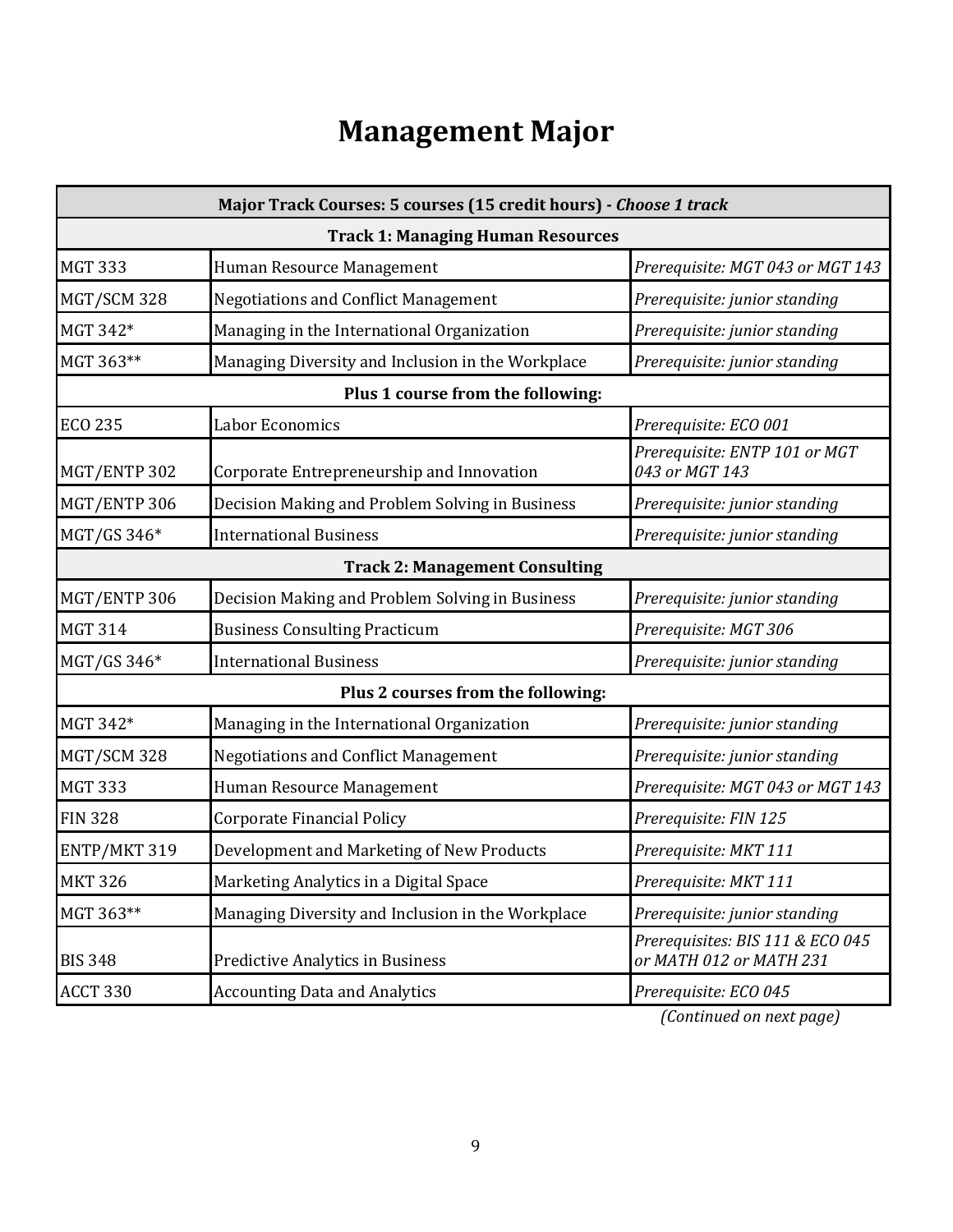| MGT/ENTP 201<br><b>Entrepreneurship and Enterprise</b><br>MGT/ENTP 302<br>Corporate Entrepreneurship and Innovation<br>MGT/GS 346*<br><b>International Business</b><br>Plus 2 courses from the following:<br>MGT 342*<br>Managing in the International Organization | <b>Track 3: Entrepreneurship and Innovation</b> |  |  |
|---------------------------------------------------------------------------------------------------------------------------------------------------------------------------------------------------------------------------------------------------------------------|-------------------------------------------------|--|--|
|                                                                                                                                                                                                                                                                     | Prerequisite: ENTP 101 or MGT<br>043 or MGT 143 |  |  |
|                                                                                                                                                                                                                                                                     | Prerequisite: ENTP 101 or MGT<br>043 or MGT 143 |  |  |
|                                                                                                                                                                                                                                                                     | Prerequisite: junior standing                   |  |  |
|                                                                                                                                                                                                                                                                     |                                                 |  |  |
|                                                                                                                                                                                                                                                                     | Prerequisite: junior standing                   |  |  |
| MGT/ENTP 311<br>The Garage: Launching Entrepreneurial Ventures I                                                                                                                                                                                                    | Prerequisite: ENTP 101 or MGT<br>043 or MGT 143 |  |  |
| MGT/ENTP 312<br>The Garage: Launching Entrepreneurial Ventures II                                                                                                                                                                                                   | Prerequisite: ENTP 311                          |  |  |
| MGT/ENTP 306<br>Decision Making and Problem Solving in Business                                                                                                                                                                                                     | Prerequisite: junior standing                   |  |  |
| ENTP/MKT 319<br>Development and Marketing of New Products                                                                                                                                                                                                           | Prerequisite: MKT 111                           |  |  |
|                                                                                                                                                                                                                                                                     | <b>Total Credits Required: 15</b>               |  |  |

**\*MGT 342**: Managing in the International Organization and MGT 346: International Business both fulfill the College of Business Global Requirement

**\*\*MGT 363**: Managing Diversity & Inclusion in the Workplace fulfills the College of Business Diversity Requirement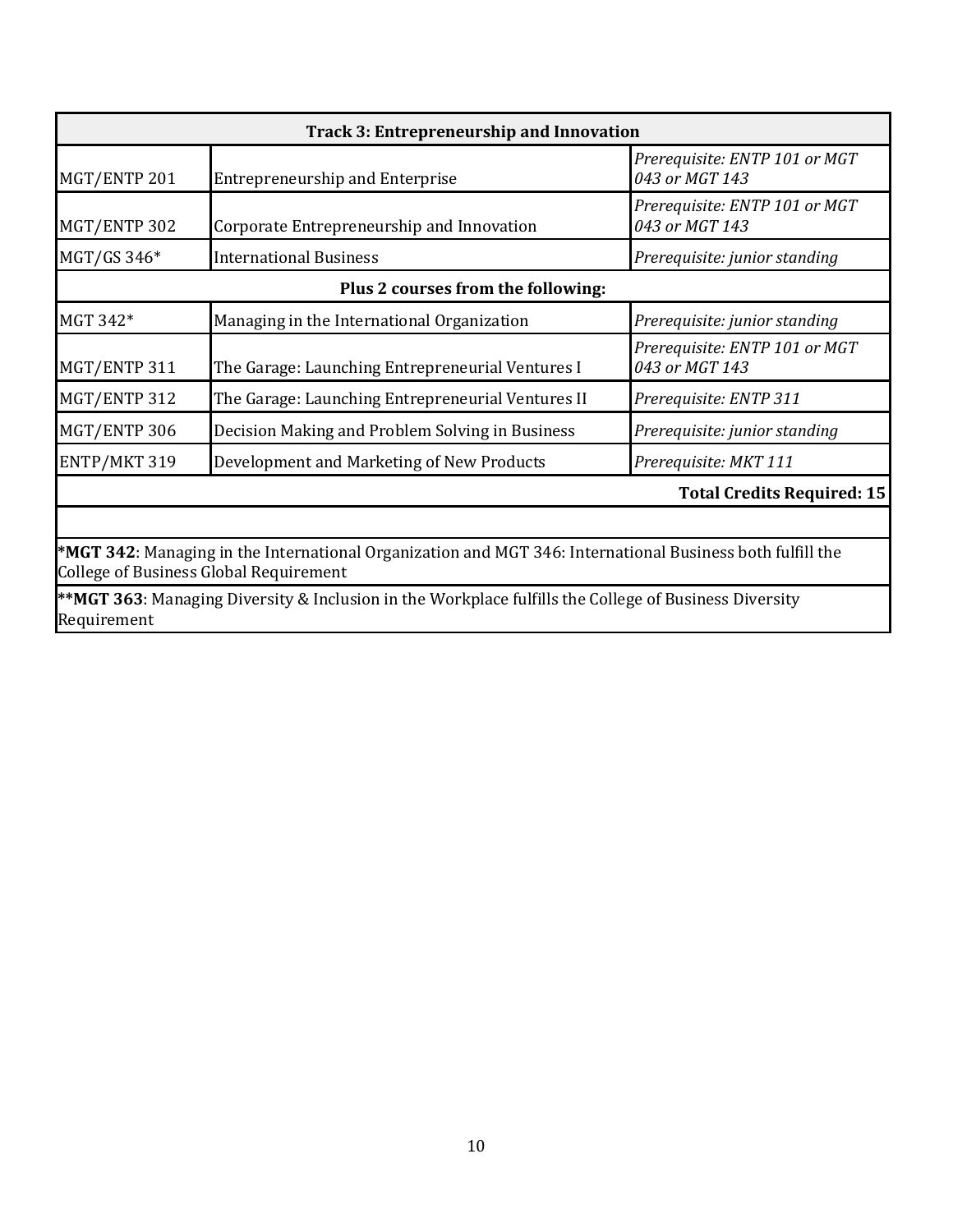# **Marketing Major**

| Required: 3 courses (9 credits) |                                                       |                                                   |
|---------------------------------|-------------------------------------------------------|---------------------------------------------------|
| <b>MKT 311</b>                  | <b>Consumer Behavior</b>                              | Prerequisite: MKT 111                             |
| <b>MKT 312</b>                  | <b>Marketing Research</b>                             | Prerequisite: ECO 045 & MKT 111                   |
| <b>MKT 387</b>                  | <b>Marketing Strategy</b>                             | Prerequisite: MKT 311, MKT 312, & senior standing |
|                                 | Elective courses (9 credit hours) from the following: |                                                   |
| <b>MKT 313</b>                  | <b>Advertising and Sales Promotion</b><br>Strategy    | Prerequisite: MKT 111                             |
| <b>MKT 314</b>                  | Digital and Social Media                              | Prerequisite: MKT 111                             |
| <b>MKT 319</b>                  | Development and Marketing of New<br>Products          | Prerequisite: MKT 111                             |
| <b>MKT 320</b>                  | <b>Global Marketing</b>                               | Prerequisite: MKT 111                             |
| <b>MKT/ECO 325</b>              | Consumer Insights through Data<br>Analysis            | Prerequisite: MKT 111 & ECO 146                   |
| <b>MKT 326</b>                  | Marketing Analytics in a Digital Space                | Prerequisite: MKT 111                             |
| <b>MKT 327</b>                  | <b>Retail Marketing</b>                               | Prerequisite: MKT 111                             |
| <b>MKT 330</b>                  | <b>Professional Selling</b>                           | Prerequisite: MKT 111                             |
| <b>MKT 332</b>                  | Sales Management                                      | Prerequisite: MKT 111                             |
| <b>MKT 347</b>                  | <b>Strategic Brand Management</b>                     | Prerequisite: MKT 111                             |
| <b>MKT 366</b>                  | Services Retailing and Marketing                      | Prerequisite: MKT 111                             |
| <b>MKT 371</b>                  | <b>Directed Readings</b>                              | Prerequisite: Department chair                    |
| <b>MKT 372</b>                  | <b>Special Topics</b>                                 | Prerequisite: Department chair                    |
|                                 |                                                       | <b>Total Credits Required: 18</b>                 |